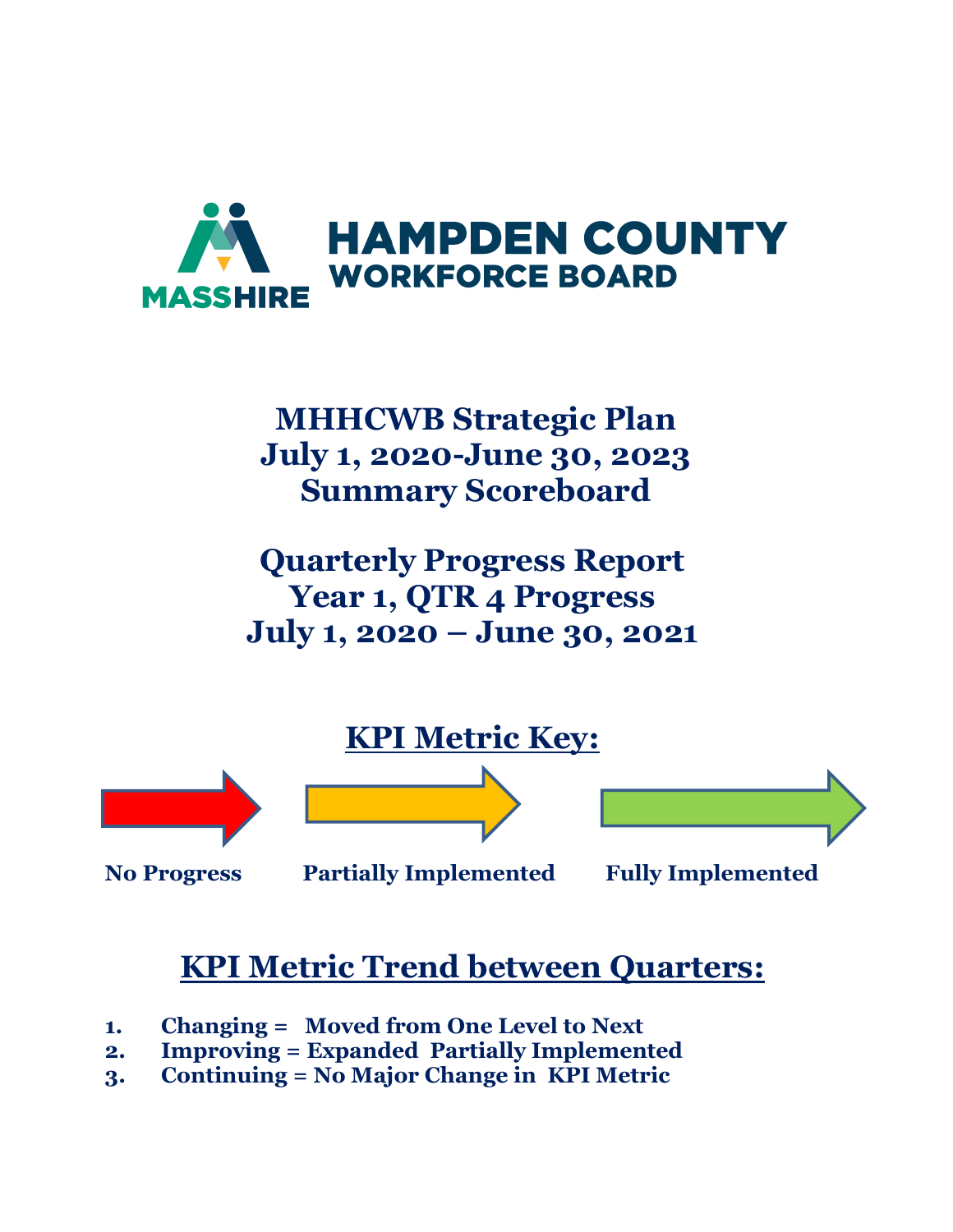## **MHHCWB Strategic Plan July 1, 2020-June 30, 2023 Summary Scoreboard Year 1 / QTR 4 Progress**

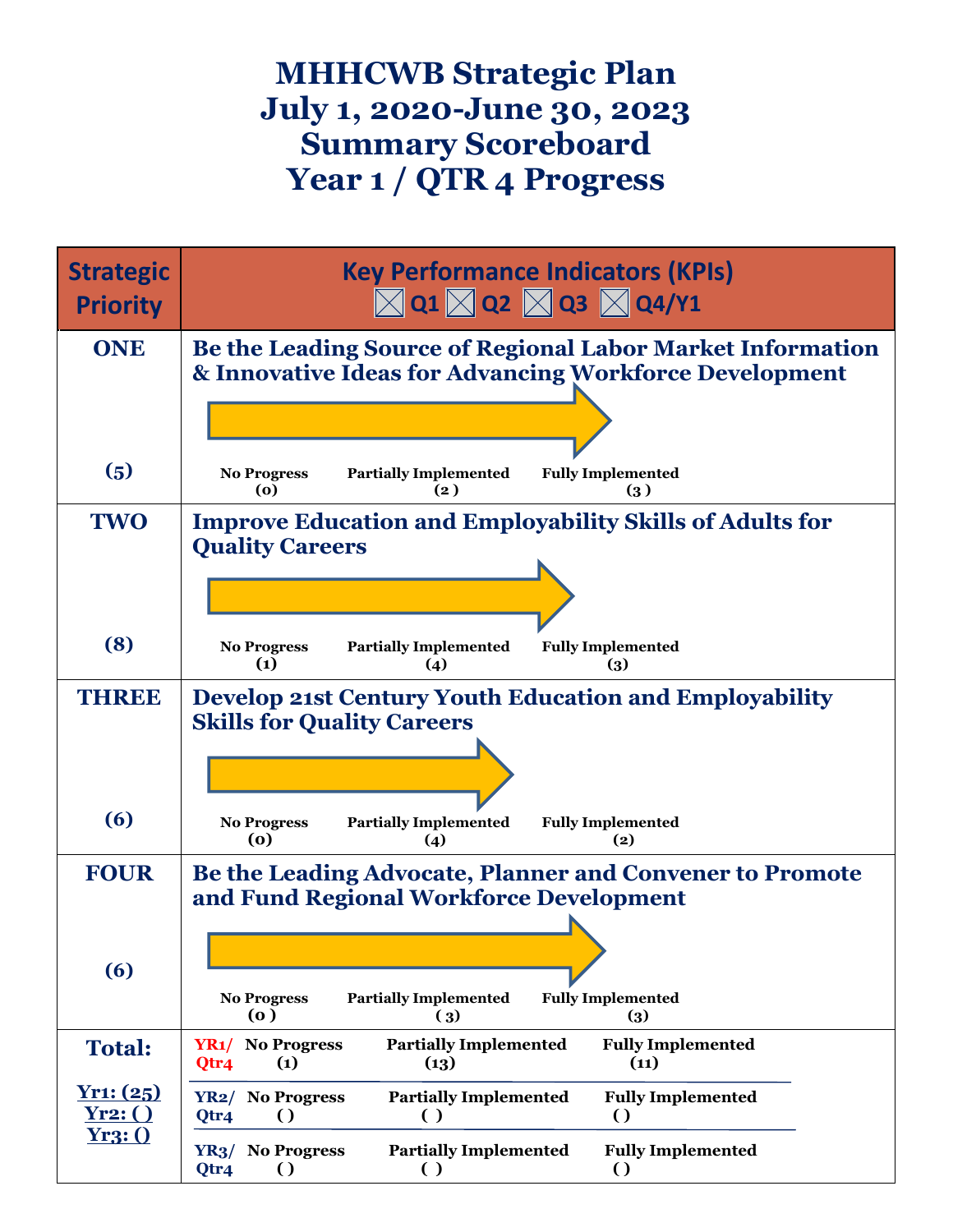#### **Strategic Priority 1 Be the Leading Source of Regional Labor Market Information and Innovative Ideas for Advancing Workforce Development**

| <b>Goal/Strategy</b>                                  | <b>Key Performance Indicators (KPI)</b><br>$\boxtimes$ Q1 $\boxtimes$ Q2 $\boxtimes$ Q3 $\boxtimes$ Q4/Y1                                                                                                                                                                                                                                                                                                                                                                                                                                                                                                                                                                                                                                                                                                                                                                                                                                                                                                                                                                                                                                                                                                               |
|-------------------------------------------------------|-------------------------------------------------------------------------------------------------------------------------------------------------------------------------------------------------------------------------------------------------------------------------------------------------------------------------------------------------------------------------------------------------------------------------------------------------------------------------------------------------------------------------------------------------------------------------------------------------------------------------------------------------------------------------------------------------------------------------------------------------------------------------------------------------------------------------------------------------------------------------------------------------------------------------------------------------------------------------------------------------------------------------------------------------------------------------------------------------------------------------------------------------------------------------------------------------------------------------|
|                                                       | During all Plan years, as part of the execution of the MHHCWB Strategic Plan and<br>1.<br>the implementation of the Goals and Strategies in the Pioneer Valley Labor Market<br>Blueprint, MHHCWB will identify key workforce indicators from multiple data<br>channels, analyze workforce data and trends, formulate projections and<br>recommendations, and regularly prepare and disseminate reports to a broad<br>network of regional partners and collaborators.<br><b>KPI METRIC TREND:</b><br>1. CHANGING                                                                                                                                                                                                                                                                                                                                                                                                                                                                                                                                                                                                                                                                                                         |
|                                                       | <b>Partially Implemented</b><br><b>Fully Implemented</b><br><b>No Progress</b>                                                                                                                                                                                                                                                                                                                                                                                                                                                                                                                                                                                                                                                                                                                                                                                                                                                                                                                                                                                                                                                                                                                                          |
| <b>Labor Market</b><br>Data and<br><b>Information</b> | <b>Comments:</b><br>₩.<br>Director of Business Services and Market Research continued to prepare Labor Market<br>Reports and Occupational Outlook Briefs for selected partners, in particular, regional school<br>districts.<br>4<br>Director of Business Services and Market Research prepared detailed Labor Market Report<br>and Analysis for City of Springfield.<br>4<br><b>ADDENUM Report- Graduation Data and Employment Status 2019-2020 for RP Priority</b><br><b>Industries Technical Programs at Regional Community Colleges and WSU completed and</b><br>disseminated to Regional Planning Partners.<br><b>MHHCWB continued to develop/refine and disseminate Tooling U Virtual Manufacturing</b><br>₩<br><b>Curriculum Modules to implement virtual manufacturing training program.</b><br>During all Plan years, the MHHCWB web site will be enhanced and marketed as the<br>2.<br>central repository for all workforce related labor market data and analytics,<br>research reports and publications, promising practices, and innovative program<br>designs and practices.<br><b>KPI METRIC TREND:</b><br>1. CHANGING<br><b>Fully Implemented</b><br><b>Partially Implemented</b><br><b>No Progress</b> |
|                                                       | <b>Comments:</b><br>MHHCWB Website Refresh completed resulting in upgrade to the quality and ease of access for<br>4<br>users.<br>4<br>Director of Business Services and Market Research continued to update Refreshed MHHCWB<br>website to reflect progress on Blueprint Implementation and updates on labor pandemic<br>related information and resource links for business, job seekers and general web site viewers.<br>Director of Business Services and Market Research continued to prepare labor market and<br>₩                                                                                                                                                                                                                                                                                                                                                                                                                                                                                                                                                                                                                                                                                                |
|                                                       | research reports for distribution to external partners.                                                                                                                                                                                                                                                                                                                                                                                                                                                                                                                                                                                                                                                                                                                                                                                                                                                                                                                                                                                                                                                                                                                                                                 |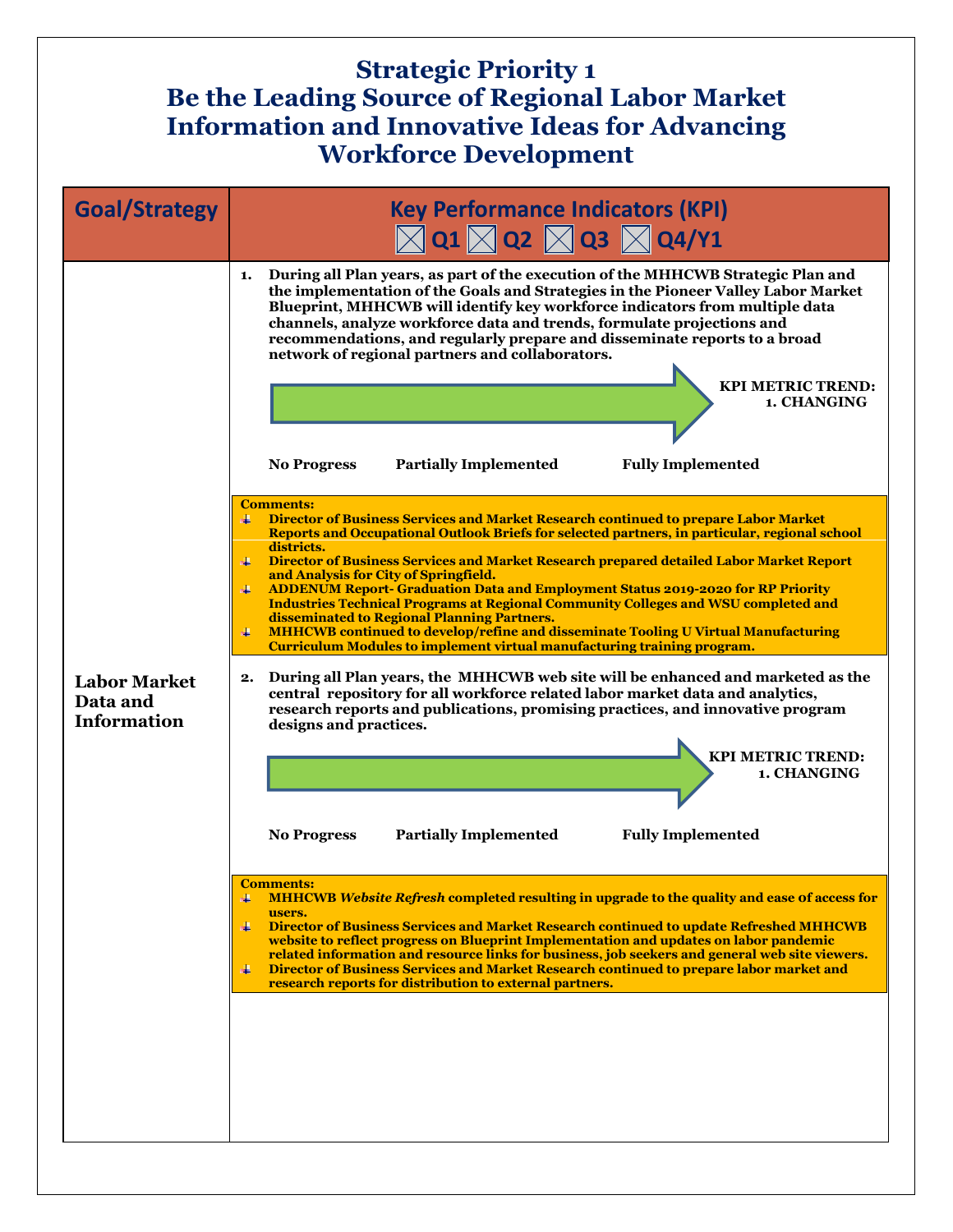| <b>Goal/Strategy</b>                                        | <b>Key Performance Indicators (KPI)</b><br>$\boxtimes$ Q1 $\boxtimes$ Q2 $\boxtimes$ Q3 $\boxtimes$ Q4/Y1                                                                                                                                                                                                                                                                                                                                                                                                                                                                                                                                                                                                                                                                                                                                                                                                                                                                                                                                                                                     |
|-------------------------------------------------------------|-----------------------------------------------------------------------------------------------------------------------------------------------------------------------------------------------------------------------------------------------------------------------------------------------------------------------------------------------------------------------------------------------------------------------------------------------------------------------------------------------------------------------------------------------------------------------------------------------------------------------------------------------------------------------------------------------------------------------------------------------------------------------------------------------------------------------------------------------------------------------------------------------------------------------------------------------------------------------------------------------------------------------------------------------------------------------------------------------|
| <b>Resource</b><br><b>Allocation</b>                        | During all Plan years, MHHCWB will enhance its internal technologies and<br>1.<br>operating systems to streamline the process of allocating resources to the MH One<br>Stop Career Center Operators, WIOA training providers, and other program<br>partners and collaborators.<br><b>KPI METRIC TREND:</b><br>1. CHANGING<br><b>Partially Implemented</b><br><b>Fully Implemented</b><br><b>No Progress</b><br><b>Comment:</b><br>MHHCWB's internal accountability and reporting systems continued to assist OSCC Operators<br>₩                                                                                                                                                                                                                                                                                                                                                                                                                                                                                                                                                              |
| <b>Innovative</b><br><b>Processes and</b><br><b>Systems</b> | in joint development of implementing allocations methodology.<br>During all Plan years, MHHCWB will design and implement innovative<br>1.<br>practices/processes/systems that will improve the operation of the regional<br>workforce system for employers, job seekers, and system users.<br>KPI METRIC TREND: 2. IMPROVING<br><b>Partially Implemented</b><br><b>Fully Implemented</b><br><b>No Progress</b>                                                                                                                                                                                                                                                                                                                                                                                                                                                                                                                                                                                                                                                                                |
|                                                             | <b>Comments:</b><br><b>MassHire Business Solutions continued to conduct regional Virtual Job Fairs in Q-4</b><br>utilizing both a company-cohort model to deliver job matching services to both business<br>and in particular COVID-19 permanently separated workers.<br><b>MHHCWB</b> continued to support and assist MH Business Solutions on implementation of<br><b>Bullhorn job matching platform.</b><br>During all Plan years, MHHCWB will enhance connectivity between WIOA Title 1<br>2.<br>funded programming and other targeted grant funded programs to ensure<br>alignment of activities, programs, and services that accelerate job creation.<br>KPI METRIC TREND: 3.CONTINUING<br><b>Fully Implemented</b><br><b>No Progress</b><br><b>Partially Implemented</b><br><b>Comment:</b><br><b>MHCWB</b> internal team continued to review WIOA Individualized Training Accounts<br>process in relation to COVID-19 protocols, and channels for connectivity to grant funded<br>training programs focused on the priority industries in the PV Labor Market Blueprint<br>(Updated). |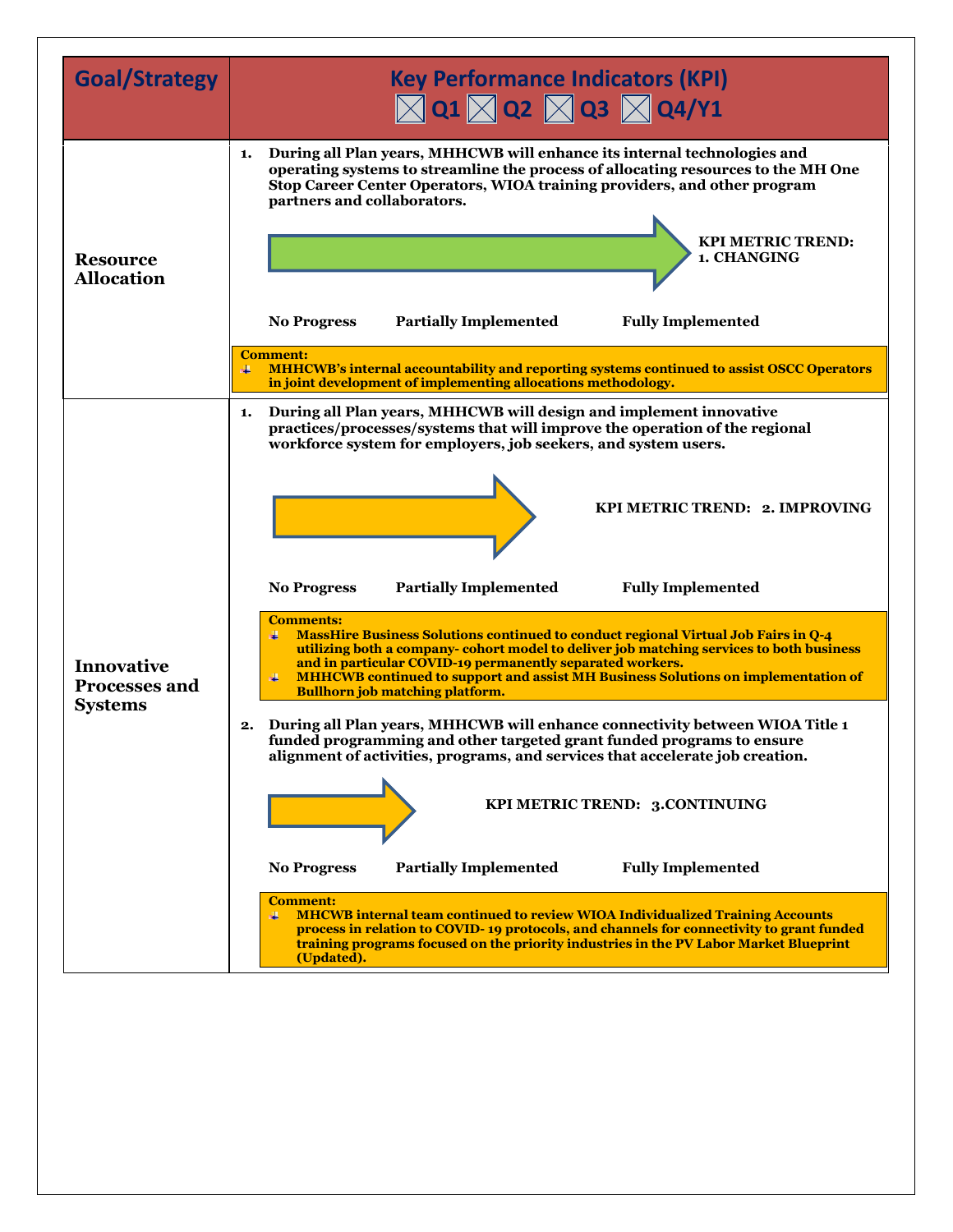## **Strategic Priority 2 Improve Education and Employability Skills of Adults for Quality Careers**

| Goal/<br><b>Strategy</b>                                   | <b>Key Performance Indicators (KPI)</b><br>$\boxtimes$ Q1 $\boxtimes$ Q2 $\boxtimes$ Q3 $\boxtimes$ Q4/Y1                                                                                                                                                                                                                                                                                                                                                                                                                                                                                                                                                                                                                                                                                                                                                                                                                                                                                                                                                                                                                                                                                                                                                                                                                                                                                                                                                                                                                                                                                                                                                                        |
|------------------------------------------------------------|----------------------------------------------------------------------------------------------------------------------------------------------------------------------------------------------------------------------------------------------------------------------------------------------------------------------------------------------------------------------------------------------------------------------------------------------------------------------------------------------------------------------------------------------------------------------------------------------------------------------------------------------------------------------------------------------------------------------------------------------------------------------------------------------------------------------------------------------------------------------------------------------------------------------------------------------------------------------------------------------------------------------------------------------------------------------------------------------------------------------------------------------------------------------------------------------------------------------------------------------------------------------------------------------------------------------------------------------------------------------------------------------------------------------------------------------------------------------------------------------------------------------------------------------------------------------------------------------------------------------------------------------------------------------------------|
| Program<br>Coordination<br>and Capacity<br><b>Building</b> | During all Plan years, MHHCWB will be the intermediary to facilitate<br>1.<br>coordination and increase capacity building among regional training<br>providers, employers, and community serving organizations, to design and<br>implement innovative programs, practices, and services that enhance the<br>employability of adults in priority and other critical occupations detailed in<br>the Pioneer Valley Labor Market Blueprint.<br><b>KPI METRIC TREND:</b><br>1. CHANGING<br><b>Partially Implemented</b><br><b>Fully Implemented</b><br><b>No Progress</b>                                                                                                                                                                                                                                                                                                                                                                                                                                                                                                                                                                                                                                                                                                                                                                                                                                                                                                                                                                                                                                                                                                            |
|                                                            | <b>Comments:</b><br><b>MHHCWB continued to serve as the State-wide Primary Operator in the MA COVID-19</b><br>₩.<br><b>Disaster Recovery Dislocated Worker National Emergency Grant that enhances the</b><br>employability of adults permanently separated from employment due to COVID-19.<br>$\ddotplus$<br><b>MHHCWB</b> continued to serve as intermediary of the MA Department of Housing &<br><b>Community Development (DHCD) grant which exceeded planned enrollment target</b><br>goals in year 1 and will expand project activities and client service levels as planned for<br>vear 2.<br>$\ddot{}$<br><b>MHHCWB</b> served as the intermediary and host for a curated meeting with<br>representatives from the MA Workforce Skills Cabinet and a new company considering<br>locating in the State/region.<br>$\ddot{}$<br>MHHCWB continued to serve as the Lead Organization and intermediary in the Region<br>2 Healthcare Workforce Hub Planning Grant planning process. Region 2 awarded<br>\$375,000, 2.5 year grant to implement the Healthcare Career Pathways Program. One<br>meeting occurred in Q-4 with regional educational institutions/training providers,<br>healthcare employers, and workforce boards.<br>4<br>MHHCWB continued to serve as the Lead Organization and intermediary of the Region<br>2 MassBridge advanced manufacturing three year U.S. DOD funded grant program<br>with MA Technology Collaborative.<br><b>MHHCWB</b> continued to serve as the Lead Organization and intermediary for the West<br>₩<br>Region state-wide Federal CARES Act funded Virtual Manufacturing Training Program<br>for permanently separated UI claimants. |
| <b>Adult Career</b><br><b>Pathways</b><br>Connectivity     | During all Plan years, MHHCWB will provide technical assistance and<br>1.<br>guidance to DESE-ACLS funded Adult Education programs to support the<br>implementation of programming that enhances outcomes for program<br>participants to transition to college and careers.<br><b>KPI METRIC TREND:</b><br>1. CHANGING<br><b>Fully Implemented</b><br><b>No Progress</b><br><b>Partially Implemented</b><br><b>Comments:</b><br><b>MHHCWB worked with the ACLS funded Hampden County AE provider's and Franklin</b><br>₩<br><b>Hampshire County ACLS funded AE programs intermediary on regional programming</b><br>and services to AE learners and partnering agencies                                                                                                                                                                                                                                                                                                                                                                                                                                                                                                                                                                                                                                                                                                                                                                                                                                                                                                                                                                                                          |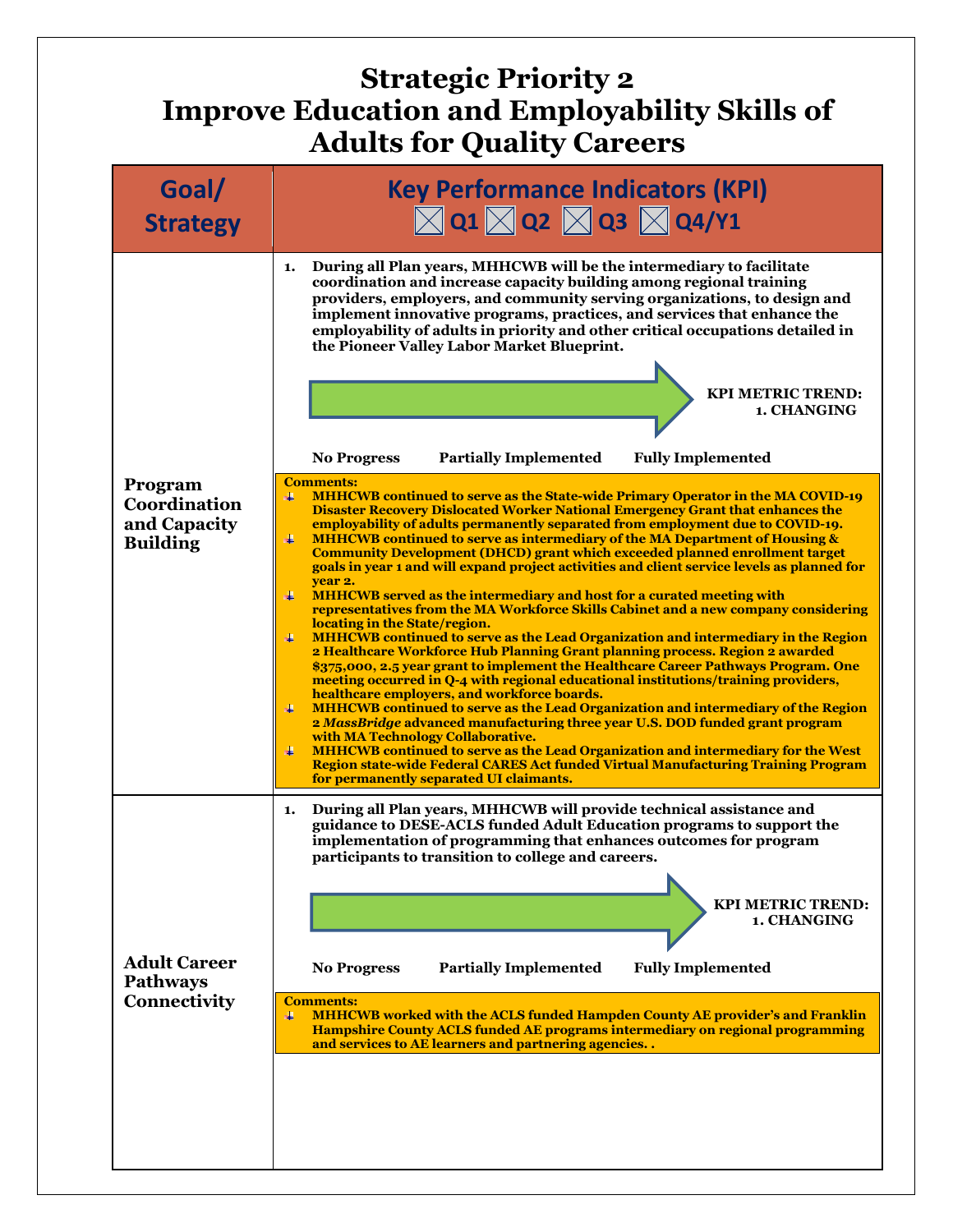| Goal/<br><b>Strategy</b>                                           | <b>Key Performance Indicators (KPI)</b><br>$\boxtimes$ Q1 $\boxtimes$ Q2 $\boxtimes$ Q3 $\boxtimes$ Q4/Y1                                                                                                                                                                                                                                                                                                                                                                                                                                                                                                           |
|--------------------------------------------------------------------|---------------------------------------------------------------------------------------------------------------------------------------------------------------------------------------------------------------------------------------------------------------------------------------------------------------------------------------------------------------------------------------------------------------------------------------------------------------------------------------------------------------------------------------------------------------------------------------------------------------------|
|                                                                    | During all Plan years, MHHCWB will develop and document an integrated<br>2.<br>approach to connect DESE-ACLS funded Adult Education program<br>participants to the services, resources, and programs available at the<br>MassHire OSCC's.<br>KPI METRIC TREND: 2. IMPROVING                                                                                                                                                                                                                                                                                                                                         |
|                                                                    | <b>Partially Implemented</b><br><b>Fully Implemented</b><br><b>No Progress</b>                                                                                                                                                                                                                                                                                                                                                                                                                                                                                                                                      |
|                                                                    | <b>Comment:</b><br><b>MHHCWB</b> coordinated implementation of Pilot Referral program for AE program<br>₩<br>learners to receive career services and other supports from regional MH OSCC's.                                                                                                                                                                                                                                                                                                                                                                                                                        |
|                                                                    | During all Plan years, MHHCWB will assist the MH OSCC's in using the<br>3.<br><b>Employer Engagement Framework and post COVID-19 Reemployment</b><br>Framework to assist job seekers/customers develop comprehensive career<br>pathway plans aligned with current priority and other critical occupations,<br>and new occupations that may emerge from the COVID-19 pandemic.                                                                                                                                                                                                                                       |
|                                                                    | KPI METRIC TREND: 3.CONTINUING                                                                                                                                                                                                                                                                                                                                                                                                                                                                                                                                                                                      |
|                                                                    | <b>Fully Implemented</b><br><b>Partially Implemented</b><br><b>No Progress</b>                                                                                                                                                                                                                                                                                                                                                                                                                                                                                                                                      |
| <b>Adult Career</b><br><b>Pathways</b><br>Connectivity<br>(cont'd) | <b>Comments:</b><br>MHHCWB continued to provide technical support to MH OSCC's in all RESEA related<br>4<br>virtual services delivery processes.<br>$\ddot{}$<br><b>MHHCWB</b> continued to involve MH OSCC management in regional Blueprint<br>implementation activities that may be connected to the delivery of services to<br>employers and job seekers.                                                                                                                                                                                                                                                        |
|                                                                    | During all Plan years, MHHCWB will provide assistance and/or resources to<br>4.<br>support implementation and evaluation of one (1) innovative education/<br>training practice/program that improves the education and employability<br>skills of adults for quality careers.                                                                                                                                                                                                                                                                                                                                       |
|                                                                    | <b>KPI METRIC TREND:</b><br>1. CHANGING                                                                                                                                                                                                                                                                                                                                                                                                                                                                                                                                                                             |
|                                                                    | <b>Partially Implemented</b><br><b>Fully Implemented</b><br><b>No Progress</b>                                                                                                                                                                                                                                                                                                                                                                                                                                                                                                                                      |
|                                                                    | <b>Comment:</b><br><b>INNOVATION 1</b><br>$\ddot{}$<br>MHHCWB continued to serve as intermediary of a MA Department of Housing &<br><b>Community Development funded grant, in collaboration with Way Finders, and is</b><br>testing a long-term approach to providing services and supports to Section 8 housing<br>recipients.<br><b>INNOVATION 2</b><br>₩<br>MHHCWB finalized the design of the CARES Act funded EOHED Virtual Manufacturing<br>Training Program for 62 permanently separated UI claimants. Enrollment began in Q-<br>4 but slowed by challenges in recruiting and enrolling targeted population. |
|                                                                    |                                                                                                                                                                                                                                                                                                                                                                                                                                                                                                                                                                                                                     |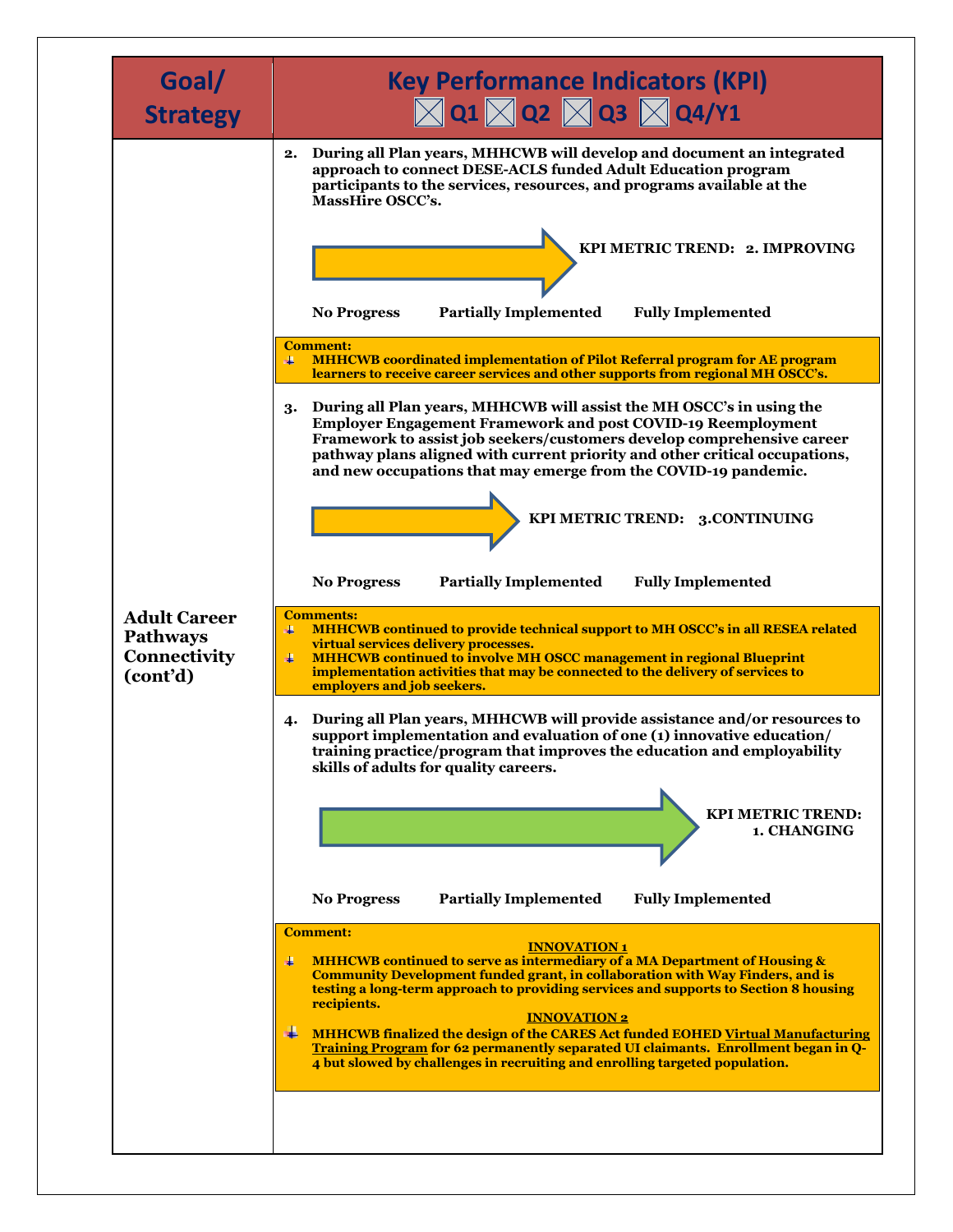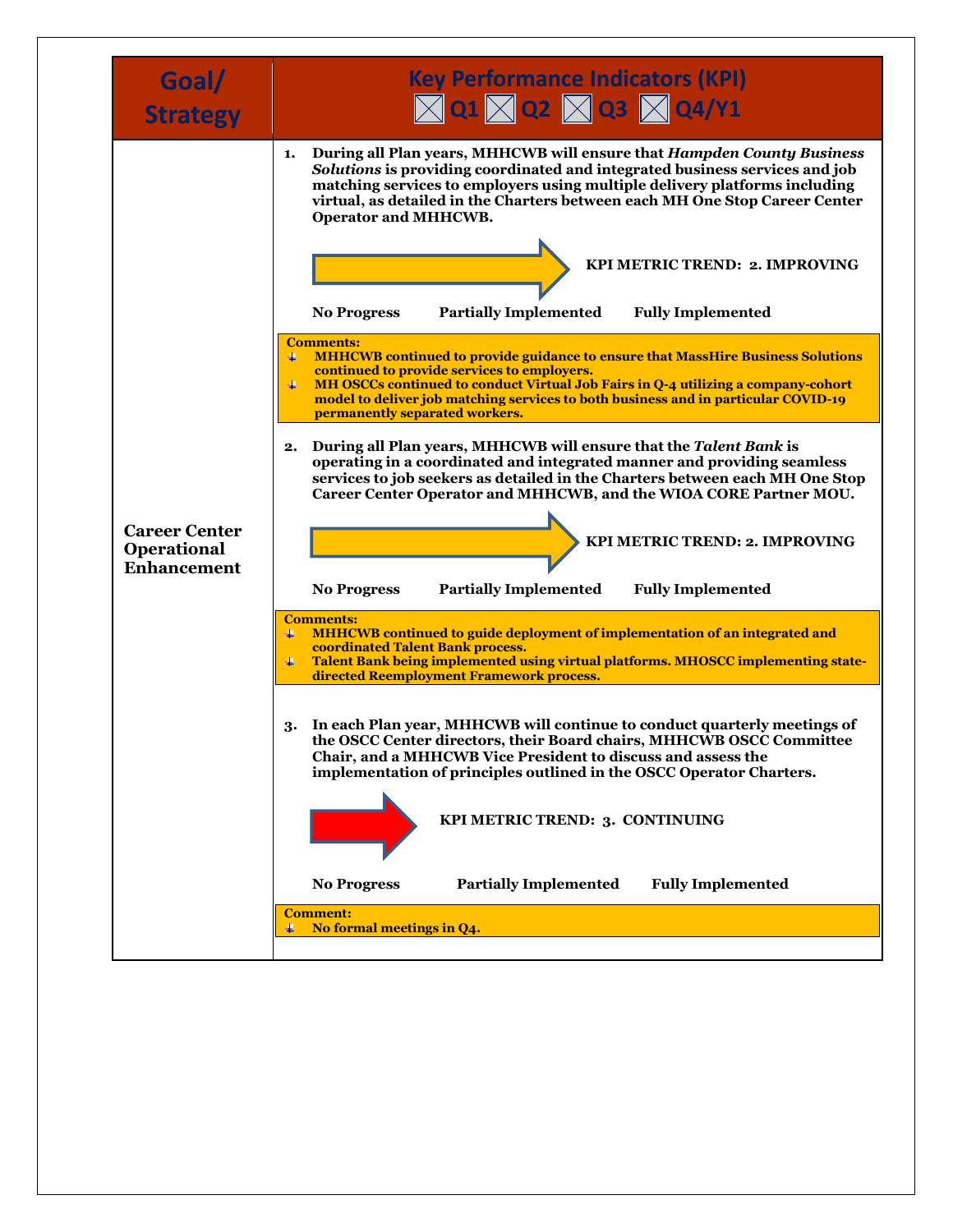## **Strategic Priority 3 Develop 21st Century Youth Education and Employability Skills for Quality Careers**

| <b>Goal/Strategy</b>                                                         | <b>Key Performance Indicators (KPI)</b><br>$\boxtimes$ Q1 $\boxtimes$ Q2 $\boxtimes$ Q3 $\boxtimes$ Q4/Y1                                                                                                                                                                                                                                                                                                                                                                                                                                                                                                                                                                                 |
|------------------------------------------------------------------------------|-------------------------------------------------------------------------------------------------------------------------------------------------------------------------------------------------------------------------------------------------------------------------------------------------------------------------------------------------------------------------------------------------------------------------------------------------------------------------------------------------------------------------------------------------------------------------------------------------------------------------------------------------------------------------------------------|
|                                                                              | During all plan years, MHHCWB will allocate funding and work with the WIOA Out-<br>1.<br>of-School Youth program providers to ensure the implementation of educational<br>services, job readiness skills, work-based learning opportunities, and coordinated<br>case management services and supports that will advance youth along an integrated<br>career pathway continuum.<br><b>KPI METRIC TREND:</b>                                                                                                                                                                                                                                                                                |
|                                                                              | 1.CHANGING                                                                                                                                                                                                                                                                                                                                                                                                                                                                                                                                                                                                                                                                                |
|                                                                              | <b>Partially Implemented</b><br><b>Fully Implemented</b><br><b>No Progress</b>                                                                                                                                                                                                                                                                                                                                                                                                                                                                                                                                                                                                            |
| <b>Employability</b><br><b>Development</b><br>Pathways and<br><b>Systems</b> | <b>Comments:</b><br>MHHCWB continued to provide technical guidance to WIOA OSY providers to support timely<br>₩<br>and accurate completion of virtual enrollment and service delivery forms.<br>MHHCWB Board approved Year 2 (FY 2022) contracting with WIOA ISY and OSY based on<br>positive performance in Year 1.<br>WIOA ISY and OSY made appropriate operational adjustments to account for COVID-19<br>₩<br>conditions.<br>The MHHCWB Youth Council June 24, 2021 meeting had focused discussion on referral and<br>coordination options for ISY and OSY to Junior Achievement and Westover Job Corp<br>programs as well as Propel America and NEBA manufacturing pathway programs. |
|                                                                              | During all Plan years, MHHCWB will allocate funding and work with WIOA In-<br>2.<br>School Youth program providers to ensure implementation of expanded work-<br>based learning opportunities, academic interventions, and support systems and<br>networks that improve the graduation rate, and result in successful transition to<br>post-secondary education and/or career employment.                                                                                                                                                                                                                                                                                                 |
|                                                                              | <b>KPI METRIC TREND:</b><br>1.CHANGING                                                                                                                                                                                                                                                                                                                                                                                                                                                                                                                                                                                                                                                    |
|                                                                              | <b>Fully Implemented</b><br><b>No Progress</b><br><b>Partially Implemented</b>                                                                                                                                                                                                                                                                                                                                                                                                                                                                                                                                                                                                            |
|                                                                              | <b>Comment:</b><br>With MHHCWB support and guidance during FY 2021 school year, WIOA ISY providers<br>₩<br>delivered quality program services and implemented required Essential Elements in Remote,<br><b>Hybrid or In-Person formats.</b><br>₩<br>The MHHCWB Youth Council June 24, 2021 meeting had focused discussion on referral and<br>coordination options for ISY and OSY to Junior Achievement and Westover Job Corp<br><u>programs as well as Propel America and NEBA manufacturing pathway programs.</u>                                                                                                                                                                       |
|                                                                              | During all Plan years, MHHCWB will act as the intermediary to accelerate the<br>3.<br>design and implementation of programs and services that link middle school $\rightarrow$<br>secondary education $\rightarrow$ post-secondary educational institutions, and intentionally<br>involve private sector employers in program development and execution.                                                                                                                                                                                                                                                                                                                                  |
|                                                                              | KPI METRIC TREND: 3. CONTINUING                                                                                                                                                                                                                                                                                                                                                                                                                                                                                                                                                                                                                                                           |
|                                                                              | <b>Partially Implemented</b><br><b>Fully Implemented</b><br><b>No Progress</b>                                                                                                                                                                                                                                                                                                                                                                                                                                                                                                                                                                                                            |
|                                                                              | <b>Comments:</b><br><b>MHHCWB</b> continued to work with selected school districts and MH Springfield OSCC to<br>coordinate the design and implementation of the High School Senior Education Internship<br>Program (HSSEIP) that began in March 2021 and which is paying the Interns.<br>MHHCWB continued development of expanded summer 2021 YouthWorks program with<br>₩<br>significant increase in planned service levels to targeted youth populations.                                                                                                                                                                                                                              |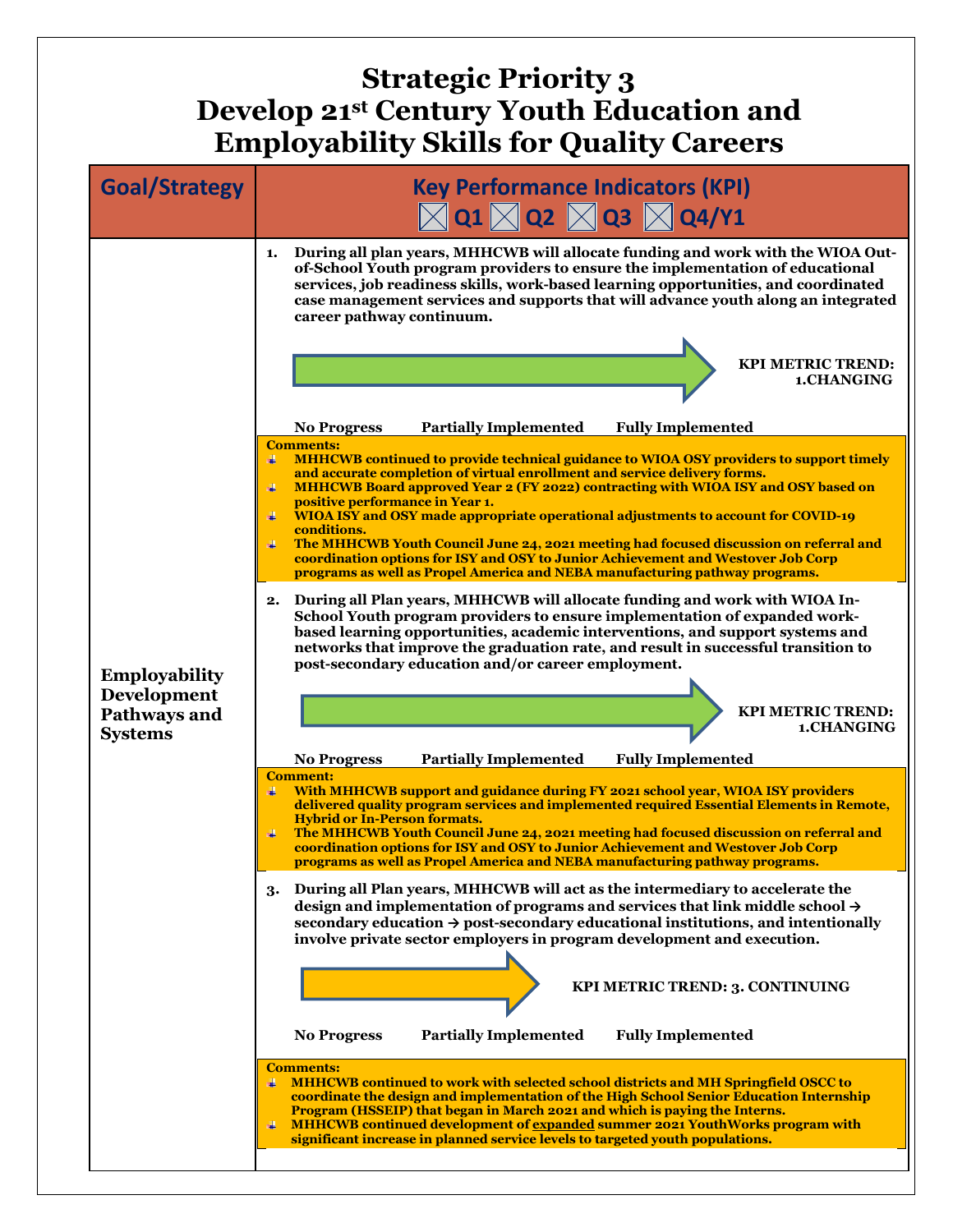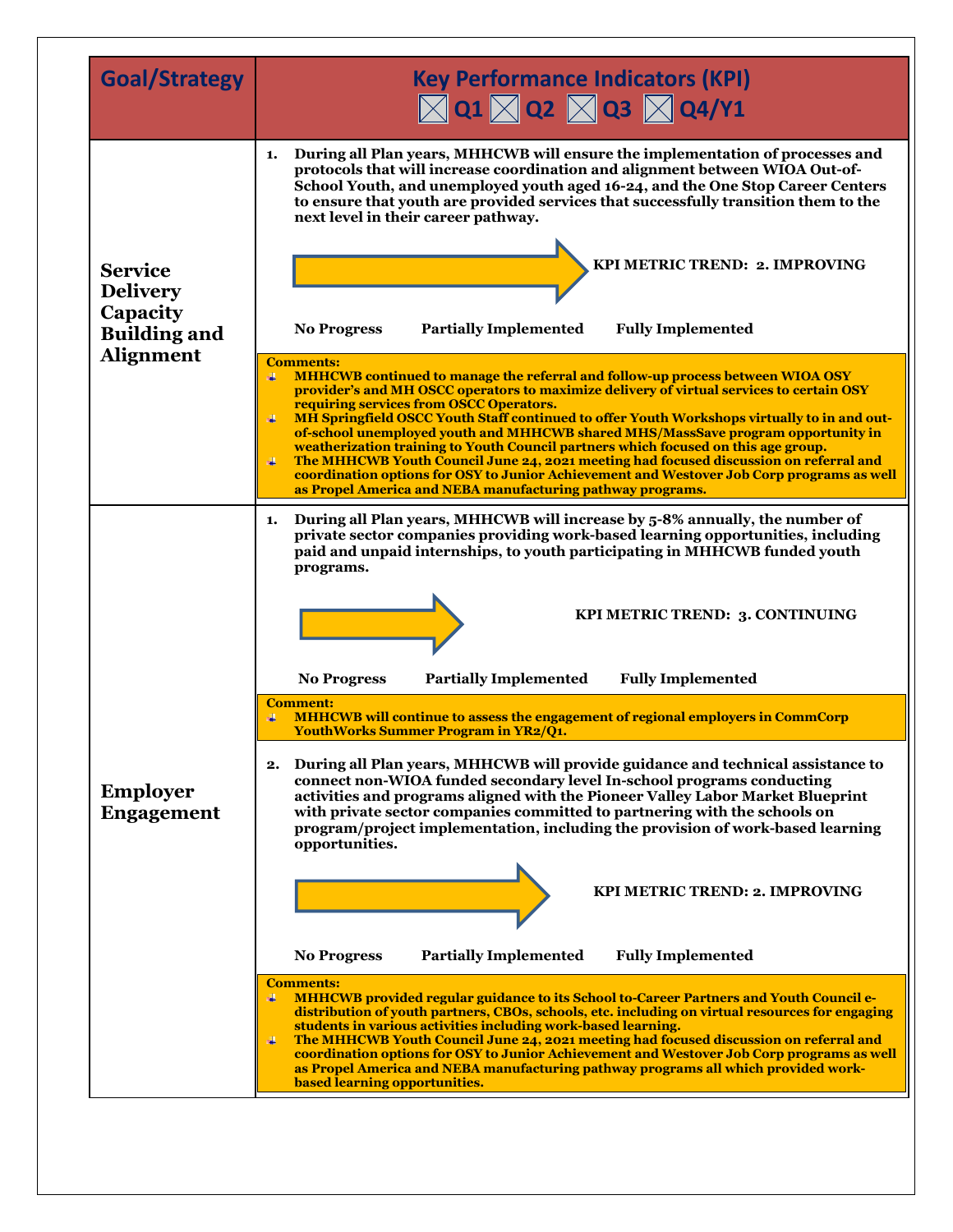## **Strategic Priority 4 Be the Leading Advocate, Planner and Convener To Promote and Fund Regional Workforce Development**

| <b>Goal/Strategy</b>                             | <b>Key Performance Indicators (KPI)</b><br>$\boxtimes$ Q1 $\boxtimes$ Q2 $\boxtimes$ Q3 $\boxtimes$ Q4/Y1                                                                                                                                                                                                                                                                                                                                                                                                                                                                                                                                                                                                                                                                                                                                                                                                                                                                                                                                                                                                                                                                                                                                                                |
|--------------------------------------------------|--------------------------------------------------------------------------------------------------------------------------------------------------------------------------------------------------------------------------------------------------------------------------------------------------------------------------------------------------------------------------------------------------------------------------------------------------------------------------------------------------------------------------------------------------------------------------------------------------------------------------------------------------------------------------------------------------------------------------------------------------------------------------------------------------------------------------------------------------------------------------------------------------------------------------------------------------------------------------------------------------------------------------------------------------------------------------------------------------------------------------------------------------------------------------------------------------------------------------------------------------------------------------|
| Communicate<br><b>MHHCWB's</b><br><b>Mission</b> | During all Plan years, MHHCWB will execute a communications plan that<br>1.<br>informs entities identified from the MHHCWB's Stakeholder Analysis of<br>MHHCWB programs and progress, as detailed in the Strategic Plan<br>Scoreboard.<br><b>KPI METRIC TREND:</b><br>2. IMPROVING<br><b>Partially Implemented</b><br><b>Fully Implemented</b><br><b>No Progress</b><br><b>Comments:</b><br><b>MHHCWB</b> Website Refresh completed resulting in upgrade to the quality and ease of<br>₩<br>access for users.<br><b>MHHCWB</b> continued to facilitate critical Zoom connectivity with Healthcare service<br>4<br>providers and institutions of higher education conducting Nursing programs to ensure<br>regional collaboration, in particular as it relates to clinical capacity and practices for<br>students.<br>During all Plan years, MHHCWB will meet with locally elected officials and the<br>2.<br>local State legislative delegation, to discuss workforce development issues and<br>opportunities that impact job creation and economic development and<br>expansion in Hampden County.<br>KPI METRIC TREND: 3. CONTINUING<br><b>Partially Implemented</b><br><b>Fully Implemented</b><br><b>No Progress</b><br><b>Comment:</b><br>No formal activity in Q-4 |
|                                                  |                                                                                                                                                                                                                                                                                                                                                                                                                                                                                                                                                                                                                                                                                                                                                                                                                                                                                                                                                                                                                                                                                                                                                                                                                                                                          |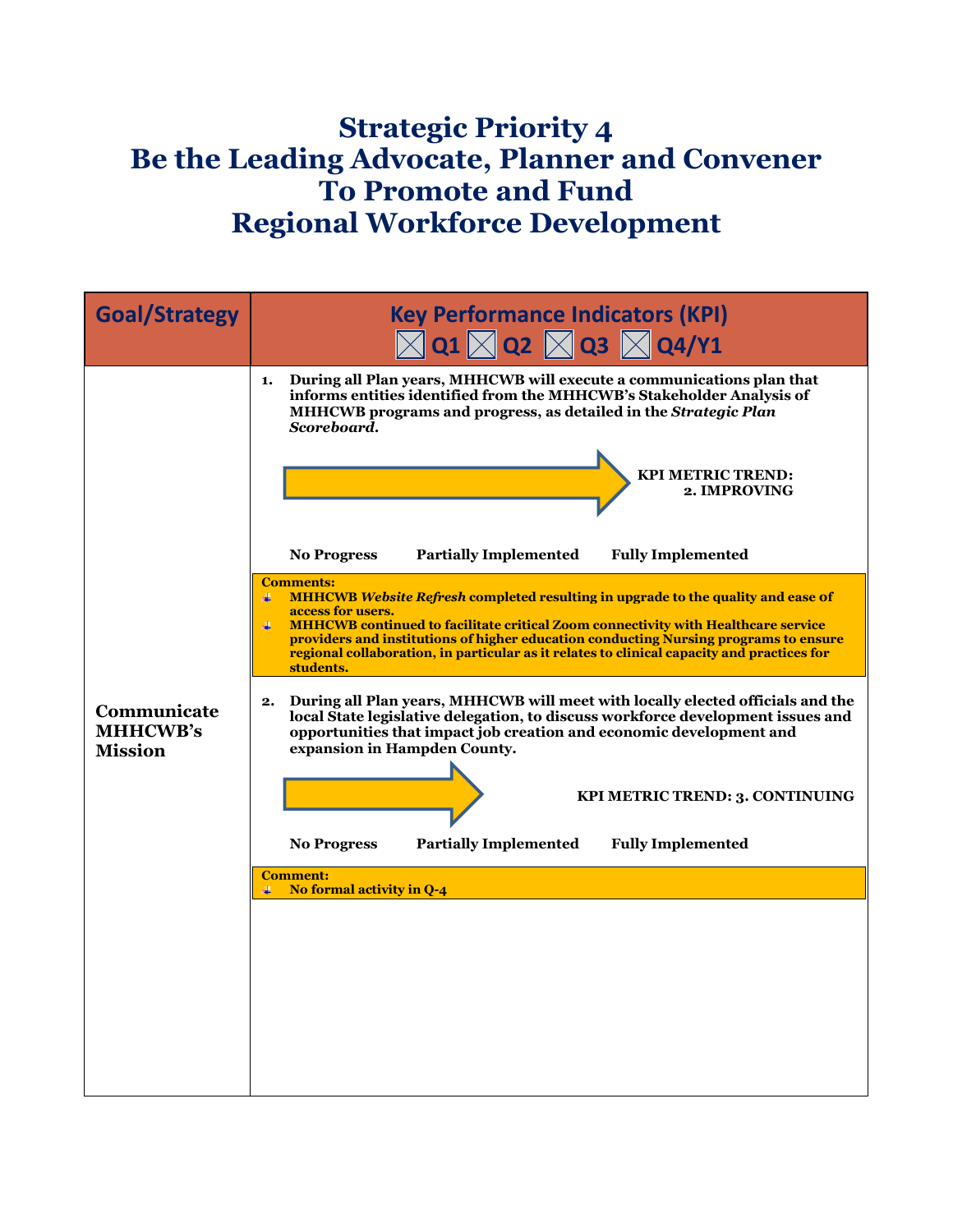| <b>Goal/Strategy</b>                                                                                                                         | <b>Key Performance Indicators (KPI)</b><br>$\boxtimes$ Q1 $\boxtimes$ Q2 $\boxtimes$ Q3 $\boxtimes$ Q4/Y1                                                                                                                                                                                                                                                                                                                                                                                                                                                                                                                                                                                                                                                                                                                                                                                                                                                                                                                                                                                                                                                                                                                                                                                                                                                                                                                                                                                                                                                                                                                                                                                                                                                                                                                                                                                                                                                                                                                                                                                                                                                                                                                                                                                                                                                                                                                                                                                                                                                                               |
|----------------------------------------------------------------------------------------------------------------------------------------------|-----------------------------------------------------------------------------------------------------------------------------------------------------------------------------------------------------------------------------------------------------------------------------------------------------------------------------------------------------------------------------------------------------------------------------------------------------------------------------------------------------------------------------------------------------------------------------------------------------------------------------------------------------------------------------------------------------------------------------------------------------------------------------------------------------------------------------------------------------------------------------------------------------------------------------------------------------------------------------------------------------------------------------------------------------------------------------------------------------------------------------------------------------------------------------------------------------------------------------------------------------------------------------------------------------------------------------------------------------------------------------------------------------------------------------------------------------------------------------------------------------------------------------------------------------------------------------------------------------------------------------------------------------------------------------------------------------------------------------------------------------------------------------------------------------------------------------------------------------------------------------------------------------------------------------------------------------------------------------------------------------------------------------------------------------------------------------------------------------------------------------------------------------------------------------------------------------------------------------------------------------------------------------------------------------------------------------------------------------------------------------------------------------------------------------------------------------------------------------------------------------------------------------------------------------------------------------------------|
| <b>Align Regional</b><br><b>Workforce</b><br>Development,<br>Economic<br>Development,<br>and<br><b>Educational</b><br><b>Strategic Goals</b> | During all Plan years, MHHCWB will work with the regional economic<br>1.<br>development entities and educational institutions to create alignment between<br>their Strategic Plan's and the Goals and Strategies detailed in MHHCWB's<br>Strategic Plan and in the Pioneer Valley Labor Market Blueprint.<br><b>KPI METRIC TREND:</b><br>2. IMPROVING<br><b>Partially Implemented</b><br><b>No Progress</b><br><b>Fully Implemented</b><br><b>Comments:</b><br><b>Fig. 2</b> President & CEO worked with MA MOBD to host Zoom meeting focused on new company<br>considering locating in the State/region.<br># Alignment of all regional economic development entities and educational institutions<br><b>Planning codified by MHHCWB in Regional Planning Blueprint implementation</b><br>document with all upgrades and modifications completed.<br><b># STCC completed final phase of development of new Strategic Plan aligned with its 10 year</b><br>institutional accreditation process, and the goals of the PV Labor Market Blueprint. Final<br>phase to be completed in FY 2022-Q-1.<br>During all Plan years, MHHCWB will convene and facilitate meetings of the<br>2.<br>WIOA Regional Planning Teams/Work Groups to implement the Goals and<br>Strategies contained in the Pioneer Valley Labor Market Blueprint.<br><b>KPI METRIC TREND:</b><br>1. CHANGING<br><b>Partially Implemented</b><br><b>Fully Implemented</b><br><b>No Progress</b><br><b>Comments:</b><br>+ MHHCWB hosted and facilitated meeting of RP Educator Work Group on May 4, 2021 to<br>review new ADDENDUM reports and plan for FY 2022 work projects.<br><b># MHHCWB hosted and facilitated joint meeting of RP CORE Team and Employer Advisory</b><br><b>Team on April 23, 2021.</b><br># Blueprint Data Team continues on line meetings to review and refine Updated Pioneer<br>Valley Labor Market Data package prepared by MA WSC.<br>+ ADDENUM Report- Graduation Data and Employment Status 2019-2020 for RP Priority<br><b>Industries Technical Programs at Regional Community Colleges and WSU completed and</b><br>disseminated to Regional Planning Partners.<br># MHHCWB continued to provide labor market data and letters of support to educational<br>entities for a variety of grants and educational projects.<br>MHHCWB will convene and facilitate meetings between MHHCWB and the<br>3.<br>WIOA Core Partners to ensure the integrated delivery of business and job<br>seeker services at the MH OSCCs, pursuant to the MOU, effective July 1, 2020.<br><b>KPI METRIC TREND:</b> |
|                                                                                                                                              | 1. CHANGING<br><b>Fully Implemented</b><br><b>Partially Implemented</b><br><b>No Progress</b>                                                                                                                                                                                                                                                                                                                                                                                                                                                                                                                                                                                                                                                                                                                                                                                                                                                                                                                                                                                                                                                                                                                                                                                                                                                                                                                                                                                                                                                                                                                                                                                                                                                                                                                                                                                                                                                                                                                                                                                                                                                                                                                                                                                                                                                                                                                                                                                                                                                                                           |
|                                                                                                                                              | <b>Comments:</b><br><b># MHHCWB CORE Partner MOU signed on May 10, 2021 and submitted to MDCS and</b><br>disseminated to CORE partners.<br><b># MHHCWB met with all the WIOA CORE partners in preparation for development of new</b><br>MOU.                                                                                                                                                                                                                                                                                                                                                                                                                                                                                                                                                                                                                                                                                                                                                                                                                                                                                                                                                                                                                                                                                                                                                                                                                                                                                                                                                                                                                                                                                                                                                                                                                                                                                                                                                                                                                                                                                                                                                                                                                                                                                                                                                                                                                                                                                                                                            |